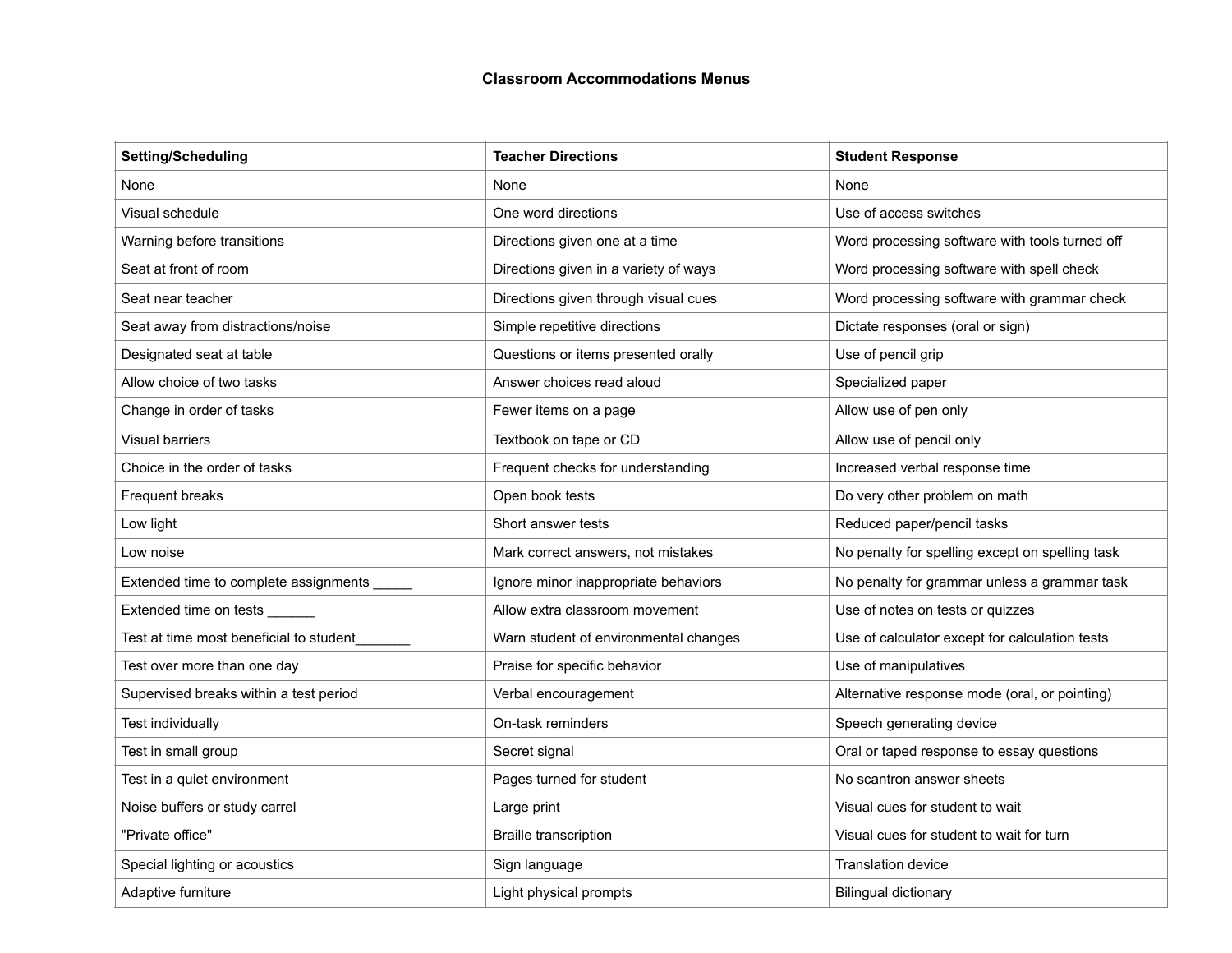| Use of timer to cue task completion                  | Visual cues (models or pictures)                    |  |
|------------------------------------------------------|-----------------------------------------------------|--|
| Use of timer to signal end of break                  | Allow for increased verbal response time            |  |
| Use of visual countdown strip to signal end of task  | Allow for alternative response mode                 |  |
| Use visual countdown strip to signal end of activity | Demonstrate with manipulatives                      |  |
|                                                      | Low voice volume                                    |  |
|                                                      | Use "First, Then" cards with pictures               |  |
|                                                      | Tasks presented in small chunks                     |  |
|                                                      | Provide checklist of steps for tasks                |  |
|                                                      | Provide visuals of expectations                     |  |
|                                                      | Use preferred activities for reinforcement          |  |
|                                                      | Allow student to select reinforcers                 |  |
|                                                      | Provide reinforcement chart with visuals of choices |  |
|                                                      | Primary language support in academics               |  |
|                                                      | Use of Hearing Assistive Technology (HAT)           |  |